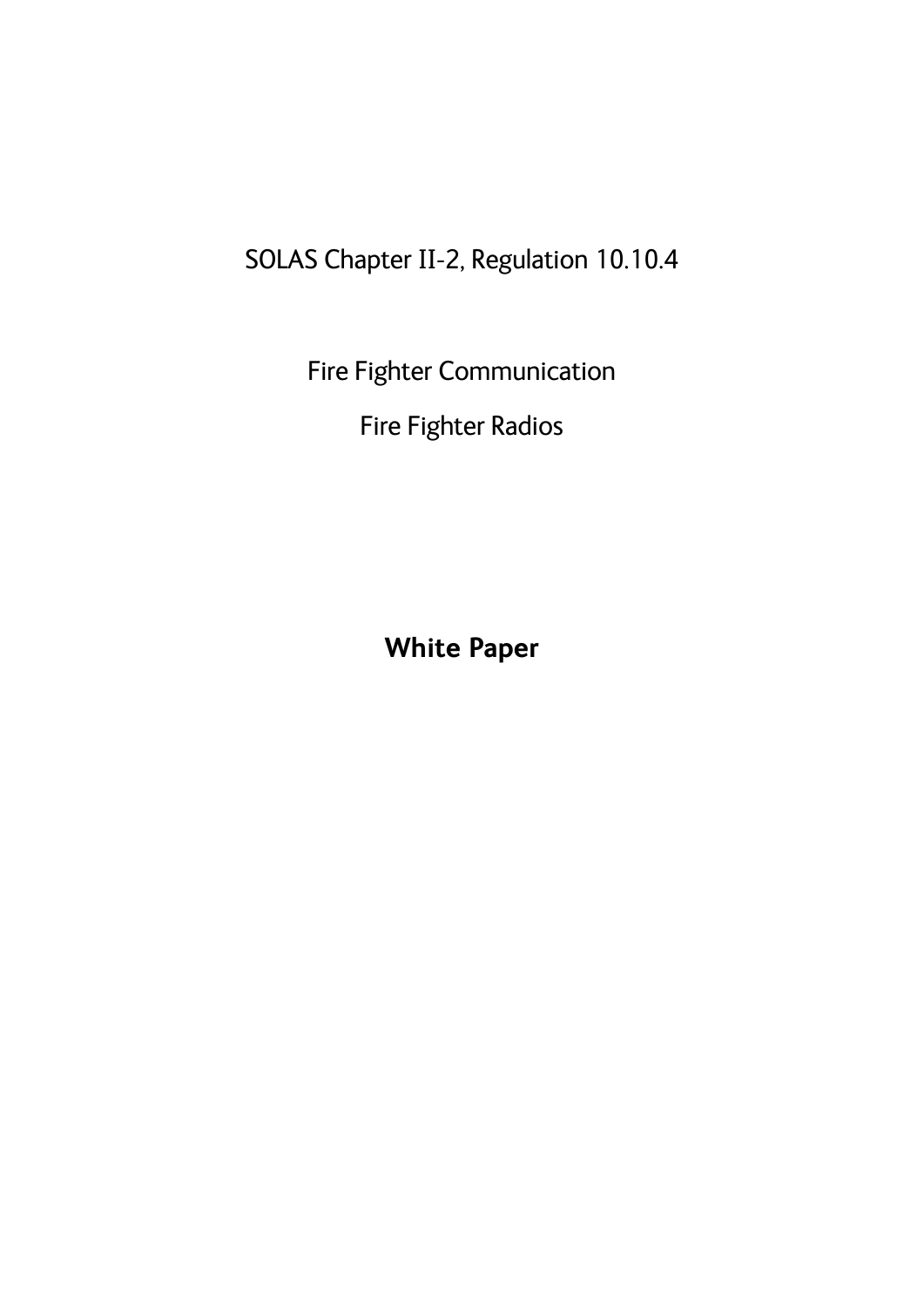Revision Record

| <b>Brief Description of Change</b><br>Version<br>Author<br>Date |  |
|-----------------------------------------------------------------|--|
| Preliminary release<br>CHC<br>$2015 - 1$<br>${\sf AA}$          |  |
| BB<br>CHC<br>$2016 - 1$<br>Added PAN comments                   |  |
| $\mathsf{CC}\xspace$<br>CHC<br>$2016 - 1$<br>Added ST comments. |  |
|                                                                 |  |
|                                                                 |  |
|                                                                 |  |
|                                                                 |  |
|                                                                 |  |
|                                                                 |  |
|                                                                 |  |
|                                                                 |  |
|                                                                 |  |
|                                                                 |  |
|                                                                 |  |
|                                                                 |  |
|                                                                 |  |
|                                                                 |  |
|                                                                 |  |
|                                                                 |  |
|                                                                 |  |
|                                                                 |  |
|                                                                 |  |
|                                                                 |  |
|                                                                 |  |
|                                                                 |  |
|                                                                 |  |
|                                                                 |  |
|                                                                 |  |
|                                                                 |  |
|                                                                 |  |
|                                                                 |  |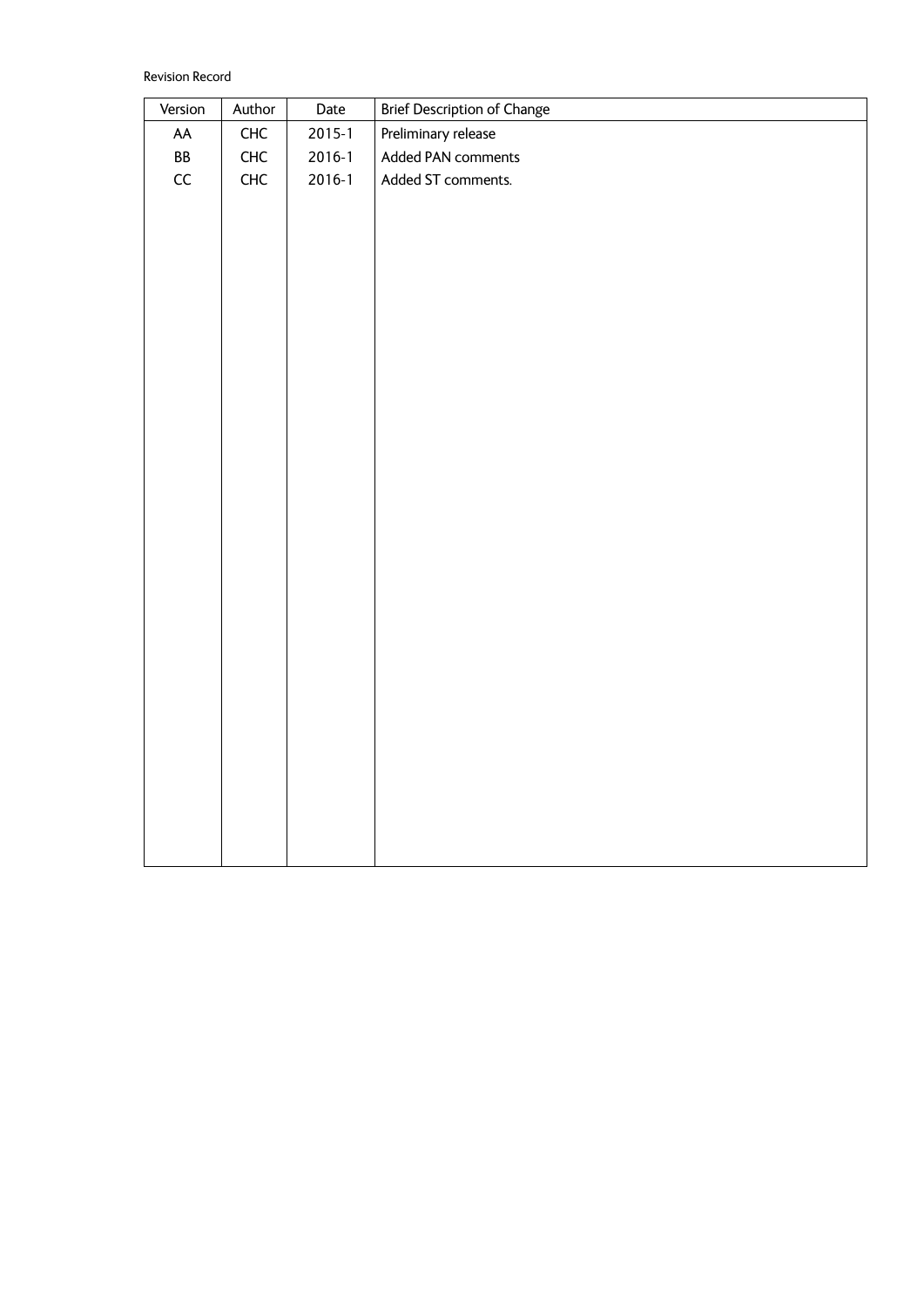# **Table of Contents**

| 1                       |                                                                         |    |
|-------------------------|-------------------------------------------------------------------------|----|
| 1.1                     |                                                                         |    |
| $\overline{2}$          | SOLAS Chapter II-2, Regulation 10.10.4 - Fire fighter's communication 5 |    |
| 2.1                     |                                                                         |    |
| 2.2                     |                                                                         |    |
| 2.3                     |                                                                         |    |
| 2.4                     |                                                                         |    |
| $\overline{\mathbf{3}}$ |                                                                         |    |
| 3.1                     |                                                                         |    |
| 3.2                     |                                                                         |    |
| 3.3                     |                                                                         |    |
| 3.4                     |                                                                         |    |
| 3.5                     |                                                                         |    |
| 3.6                     |                                                                         |    |
| 3.7                     |                                                                         |    |
| 3.8                     |                                                                         |    |
| 3.9                     |                                                                         |    |
| 4                       |                                                                         | 15 |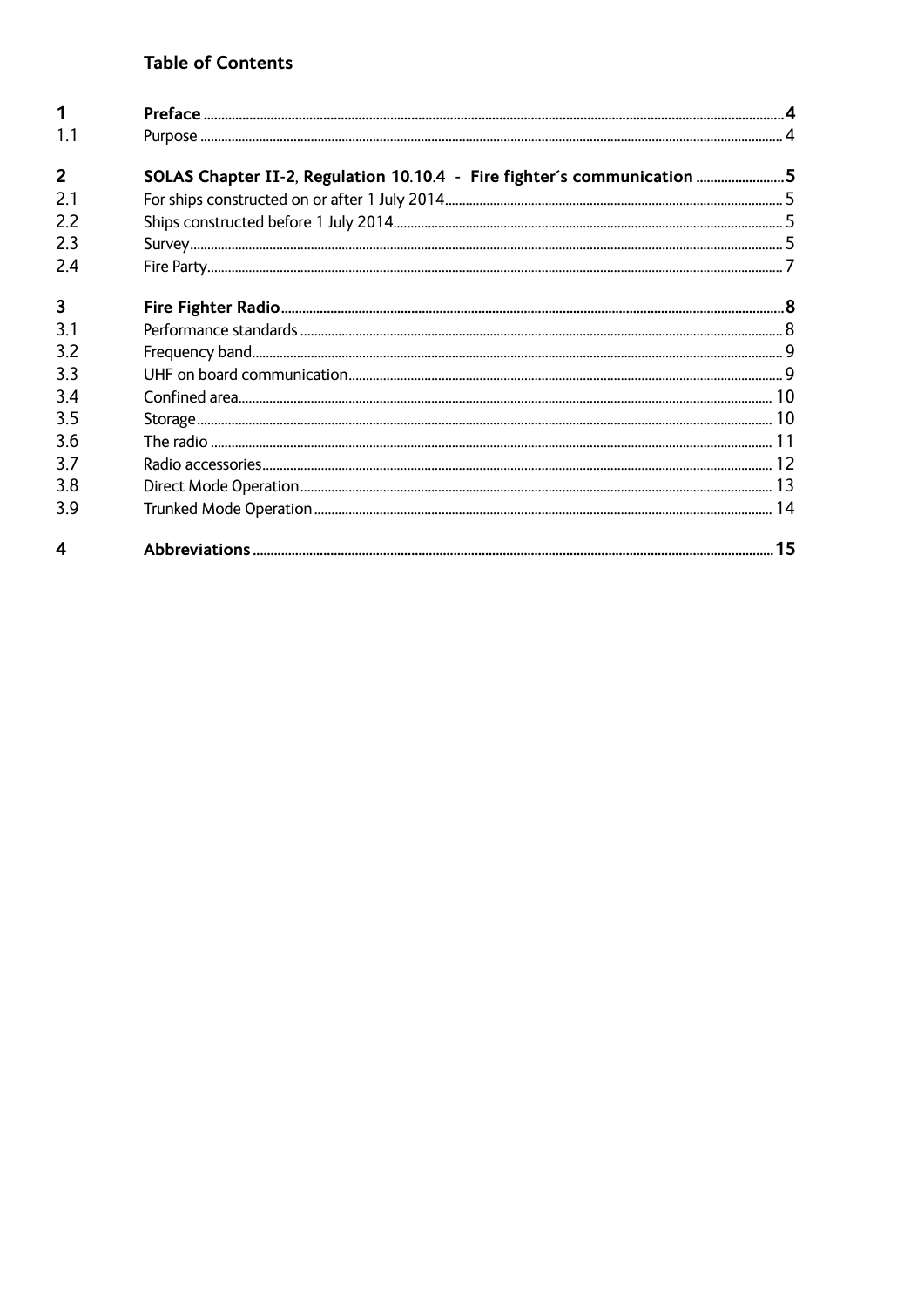## **1 Preface**

On November 30, 2012 the Maritime Safety Committee adopted Resolution MSC.338(91) among which, Chapter II-2 "Construction – Fire Protection , Fire Detection and Fire Extinction" is of specific interest to firefighting process and technology.

This White Paper is focused on the above mentioned Chapter II-2 and in particular Regulation 10 "Fire Fighting", but issues from other parts of Chapters I, II and III are also taken in to consideration when reflecting on Chapter II-2, Regulation 10.10.4 "fire-fighter´s communication".

# **1.1 Purpose**

The intention of this paper is to reflect on the new SOLAS requirement for radio communication equipment for fire-fighters on board vessels.

This paper is not an interpretation of the requirement but rather a reflection on issues related to the implementation of the fire-fighter communication regulations introduced, which in the Resolution MSC.338(91) text may seem unclear or not self-explanatory. In addition, this paper reflects on various issues which may be considered concerning the firefighter´s communication equipment – the "two-way portable radiotelephone apparatus".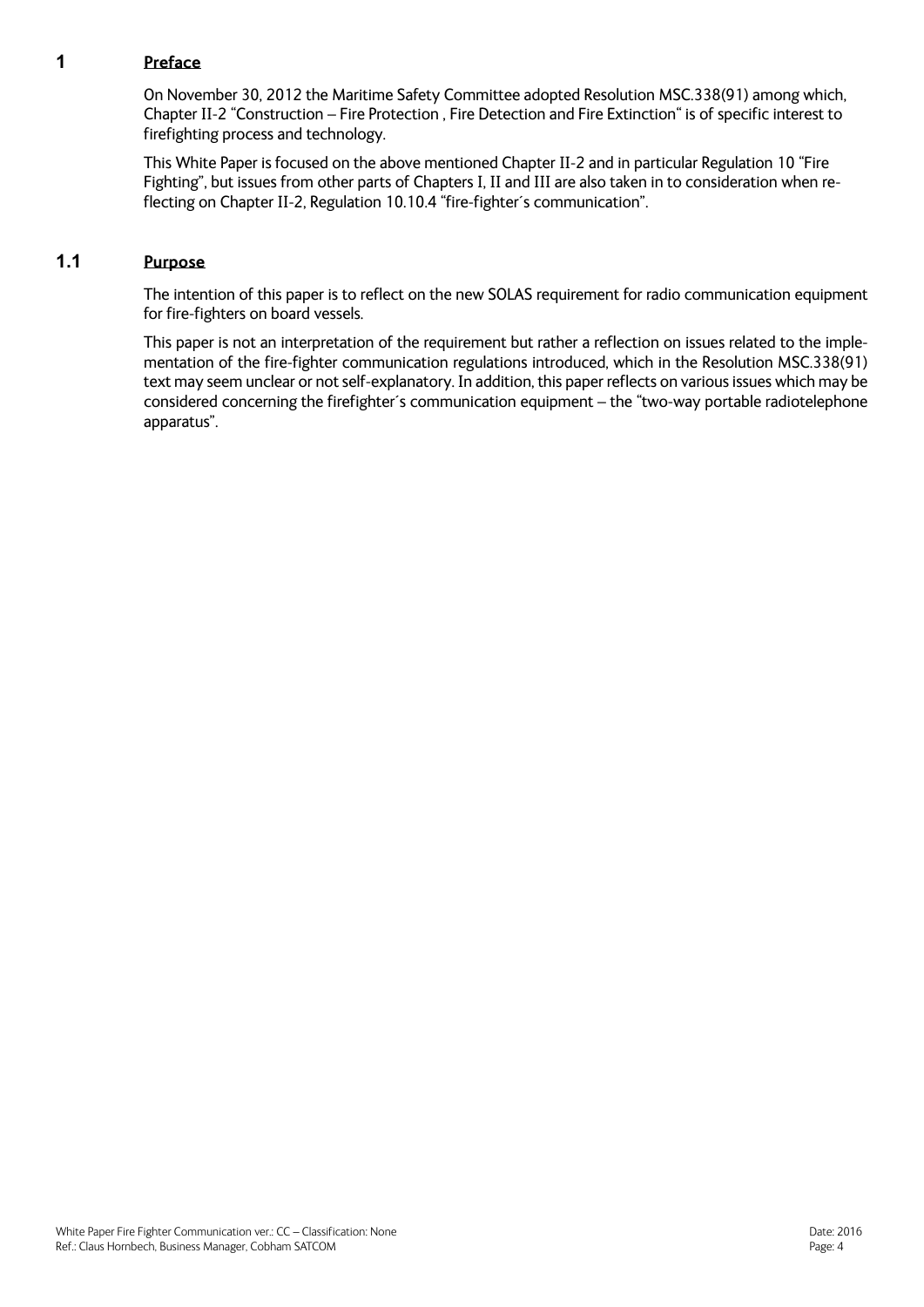#### **2 SOLAS Chapter II-2, Regulation 10.10.4 - Fire fighter´s communication**

The wording in the SOLAS Chapter II-2, Regulation 10.10.4 is:

For ships constructed on or after 1 July 2014, a minimum of two two-way portable radiotelephone apparatus for each fire party for fire-fighter´s communication shall be carried on board. Those two two-way radiotelephone apparatus shall be of an explosion-proof type or intrinsically safe. Ships constructed before 1 July 2014 shall comply with the requirements of this paragraph not later than the first survey after 1 July 2018.

In the following the expression "Two-way portable radiotelephone apparatus" shall be referred to as **"fire-fighter radios"**.

SOLAS Chapter II-2, Regulation 10.10.4 shall be referred to as **"Regulation 10.10.4"**

## **2.1 For ships constructed on or after 1 July 2014**

Vessels constructed from July 1<sup>st</sup> 2014 have already implemented the requirement.

With a present average of approximately 2,000 newbuildings per year only a minor amount of the total world fleet of SOLAS vessels are already fulfilling the requirement.

The requirement for fire fighter radios is approximately 6,000 to 8,000 units annually for newbuildings.

#### **2.2 Ships constructed before 1 July 2014**

The amount of vessels constructed before 1 July 2014 (the existing fleet) is approximately 89,000 vessels of which approximately 60,000 – 65,000 are covered by the SOLAS regulation and therefore by Regulation 10.10.4

Other non-SOLAS vessels are expected to implement Regulation 10.10.4 although the amount of such vessels is difficult to estimate since some of these will implement Regulation 10.10.4 on the owner's voluntary decision.

The requirement for fire-fighter radios until final implementation date on 1 July 2018 is approximately 260,000 to 300,000 units over a period of less than 3 years from now, which will pose an exorbitant requirement for timely delivery prior to survey of the vessels trading worldwide.

# **2.3 Survey**

In Regulation 10.10.4 the deadline for vessels constructed before 1 July 2014 to comply with the Regulation 10.10.4 is "…not later than the first survey after 1 July 2018."

Vessels are covered by various mandatory surveys during their active life time i.e. Radio Survey, Survey of Life-Saving Appliances, Surveys on structure, machinery etc.

The time for the various individual surveys may be different depending on type of vessel, type of survey, type of equipment, the anniversary of the vessel and date of latest survey carried out.

Radio installations, including those used in life-saving appliances of cargo ships and passenger ships to which SOLAS Chapters III and IV apply, shall be subject to Initial Surveys, Renewal Surveys and Periodical Surveys at specified intervals.

Live-saving appliances are subject to similar surveys however i.e. radio installations are not part of the life-saving appliance survey.

The fire-fighter radios are described in SOLAS Chapter II-2, Regulation 10.10.4.

The extent of the individual survey naturally depends on the individual equipment under the SOLAS requirements specified in IMO performance standards further detailed in IEC/ISO test standards for such equipment. These requirements are enforced by the vessels flag state. For vessels flying the flag from an EU member country and for many vessels flying a flag of convenience these requirements are for radio communication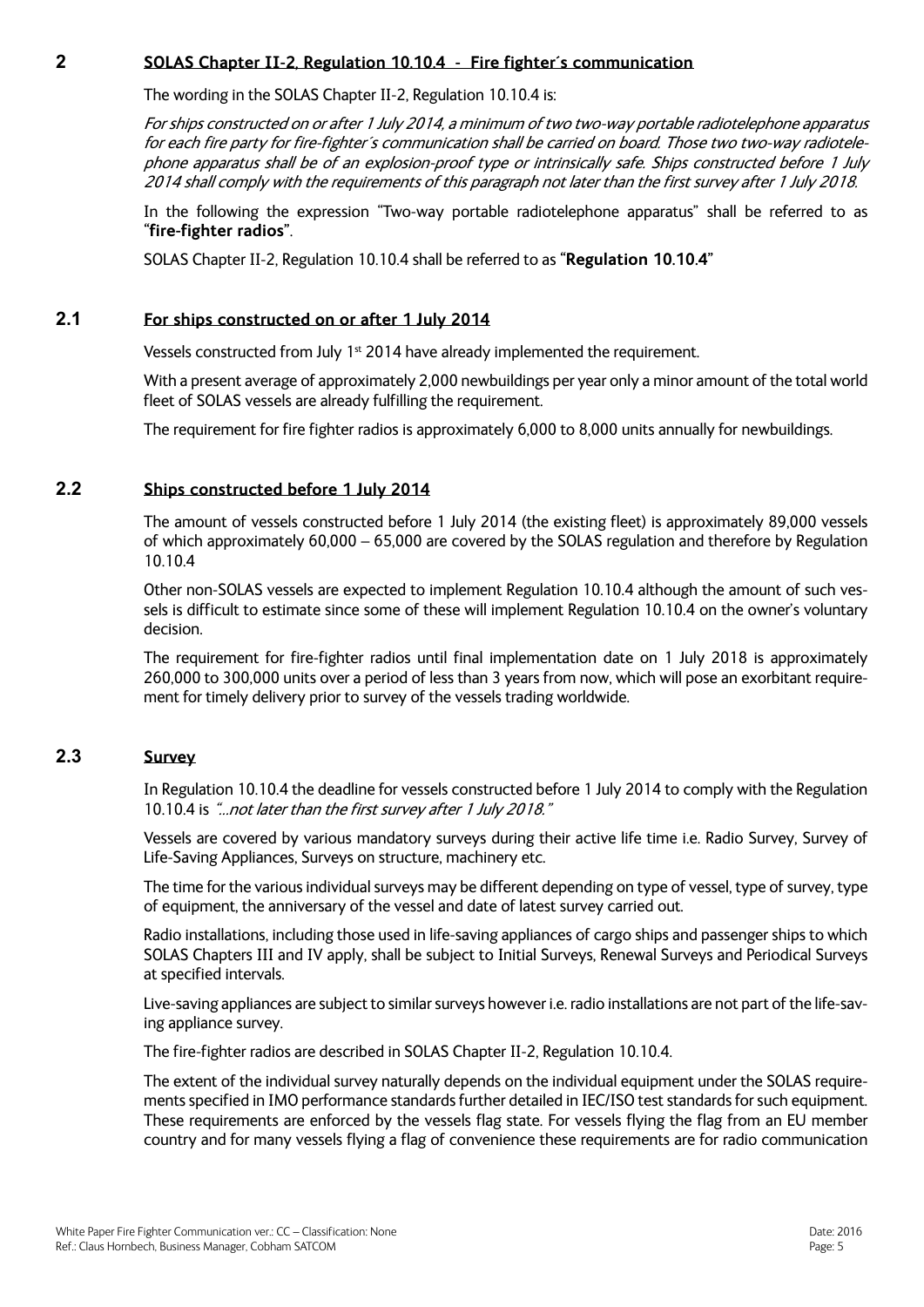equipment administrated under the Marine Equipment Directive (MED). Equipment not covered by the MED administration is managed under the R&TTE Directive, which is being replaced by the Radio Equipment Directive (RED). In both the R&TTE and the new RED maritime electronics are required to be approved according to EN/IEC 60945, and the relevant radio communication standards, i.e. ETSI to ensure that equipment is suitable for use in the marine environment and has passed a predefined set of test to prove the performance standards.

The inspection and survey of ships, as to regards of the enforcement of the provision of the regulations and granting of exemptions therefrom, is administrated by the flag state and carried out by officers of that administration, but more often this is entrusted to the inspections and surveyors nominated for the purpose or to organizations recognized by the Administration.

The surveyor will carry out inspection and surveys requested by the appropriate flag state and if, determined by the surveyor that the conditions of the ship or its equipment does not correspond substantially with the particulars of the certificate in question, shall immediately ensure that corrective actions is taken. Additional to the inspections required by the flag state, port states are able to perform additional inspections on their own initiative.

When applicable, the Government of both port state and flag state shall ensure that the ship is seaworthy and sail without danger to the ship, the environment, and persons on board.

## **2.4 Fire Party**

According to Chapter II-2, regulation 10.10.2.1 all ships shall carry at least two fire-fighter´s outfit.

According to Chapter II-2, regulation 10.10.2.2 an additional fire-fighter's outfit is required for passenger vessels depending on the design of the passenger vessel / cruise ship; i.e. length of passenger spaces, number of decks, number of vertical zones and number of passengers.

According to Chapter II-2, regulation 10.10.2.3 an additional two fire-fighter's outfits shall be provided on tankers.

The International Code for Fire Safety System (FSS Code), resolution MSC.98(73), Chapter 3, Regulation 2 "Fire-fighter's Outfit" defines and describes the scope of the fire-fighter outfit such as type approved electric safety lamp, rubber boots, rigid helmet, explosion proof electrical safety lamps (for tankers), type approved lifeline, type approved breathing apparatus etc.

The fire-fighter's outfit shall be kept ready for use in an easily accessible location.

Fire-fighter's radios as required by Regulation 10.10.4, is additional to the above fire-fighters outfit and intended for the Fire Party.

Therefore, the total number of these radios to be carried on board will depend upon the number of fire parties detailed on the Muster List rather than the number of fire-fighter outfits.

Each Fire Party must have at least two of these dedicated radios and as fire-fighters may need to use Direct Mode Operation (DMO<sup>1</sup>) during fire-fighting operations or if the Fire Party consist of more crew members than the actual fire fighters, i.e. incident commander, the actual number of fire-fighter radios may vary from vessel to vessel as more than two radios may be required for each Fire Party.

The purpose of these fire-fighter radios is to provide a dedicated means of communication between a team of fire fighters entering the space, and the crew member located outside the space who is assigned to control this team.

<sup>1</sup> DMO: Direct Mode Operation, communication between two or more radios on same frequency. Please also refer to Section 3.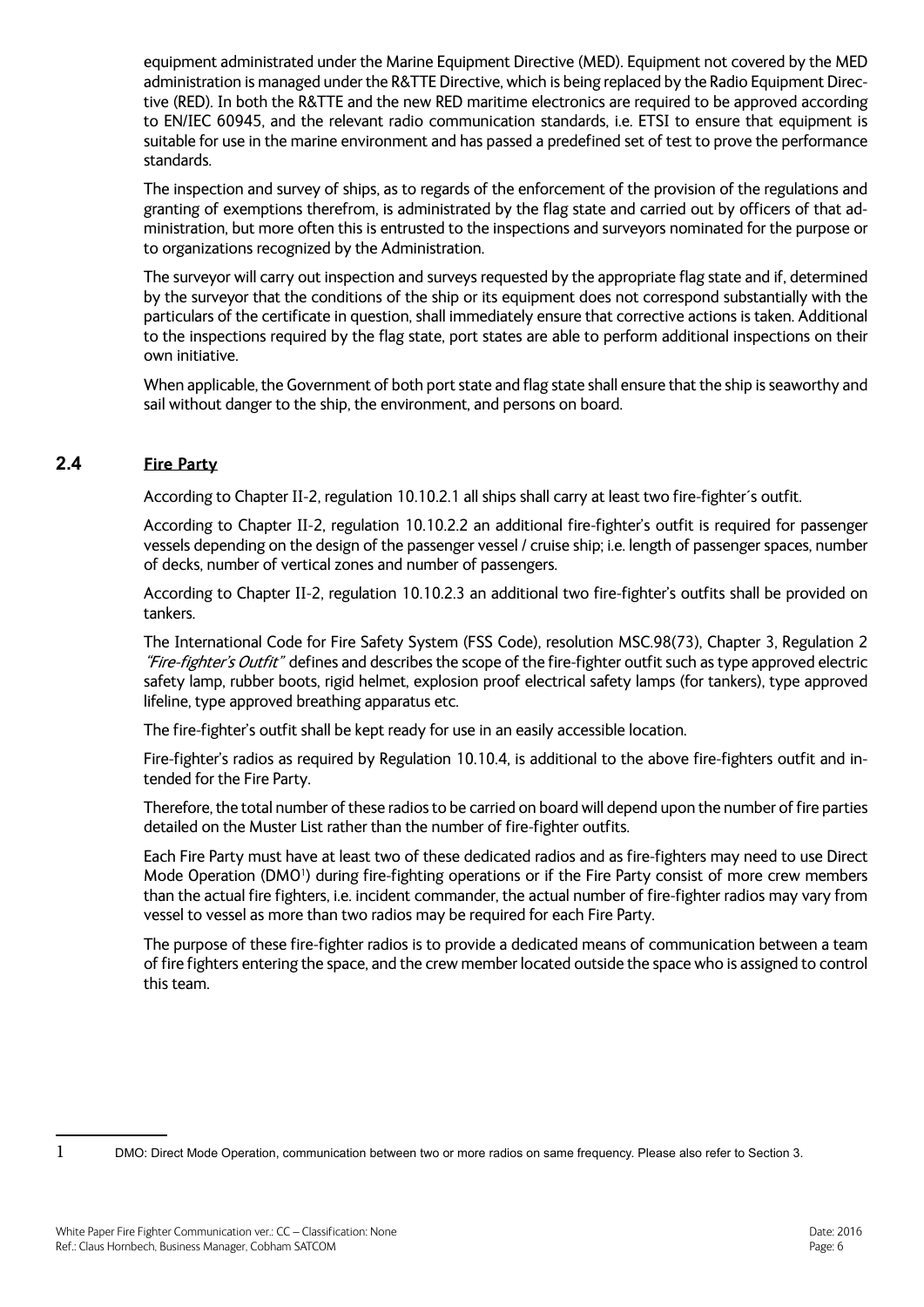## **3 Fire Fighter Radio**

In the following the expression "Two-way portable radiotelephone apparatus" shall be referred to as **"fire-fighter radio"**.

#### **3.1 Performance standards**

To date, IMO has not yet set the performance standards for the above fire-fighter radios but, in order for such equipment to meet the explosion proof or intrinsically safe requirements the radio telephone apparatus must be certified in accordance with relevant standards for equipment and protective systems intended for use in potentially explosive atmospheres, and maintained as such, for example: Directive 94/9/EC (ATEX) - with approval rating such as II 2G Ex ib IIB T4 or II 2G Ex ib IIC T4.Temperature rating "T3" may be accepted instead of "T4" but the T4 rating will cover all types of vessels including tanker vessels.

Radios tested and certified according to recognized maritime standards have passed comprehensive testing for the specific marine environment as set forth in the standards i.e. EN60945, EMC test, drop test, IP-grade test, Ex approvals from notified test facilities, to mention a few.

In addition accessories for such radios have passed similar tests and therefore tested and certified to have full functionality with the radio.

The fire-fighter outfit as well as the use of breathing apparatus will leave limited possibility of using a portable radio during the fire-fighting operation.

The IMO Fire Safety Code does not describe the design of the Fire Fighter Radio in this regard.

From a user point of view the fire-fighter radio should be designed for use with large gloves, possibility of being warn underneath the fire-fighter suit, for smoke divers wearing breathing apparatus, being able to connect to breathing mask and for Incident Commander being able to connect to helmet headset.

The range of tests to document the performance of the fire-fighter radio is based on international standards and therefore recognized by surveyors worldwide.

It is the ship's responsibility to demonstrate that the radios are fit for purpose, i.e. that they are able to work within the environment to be expected in a fire scenario, that their operating range is sufficient and that they are safe.

## **3.2 Frequency band**

Regulation 10.10.4 does not state what frequency band the fire-fighter radios should be working on. ITU however is specifying which frequencies are to be used for on board purposes. For UHF this is specified in ITU-R M.1174-3, and for VHF the requirements are in Appendix 18 of the Radio Regulations.

To obtain the maximum coverage in confined areas on board a vessel, the use of the UHF is the most commonly used frequency band working in the range of 457 MHz to 467 MHz for maritime use.

According to the international radio regulations, six UHF frequencies are reserved for maritime use (on board communication) which can be increased by using 12.5 kHz spacing instead of 25 kHz spacing.

# **3.3 UHF on board communication**

UHF frequencies are the most common for on board communication due to better propagation inside metal structures.

Using the fire-fighter radio on the same frequency as the daily on board UHF frequencies will provide the possibility of establishing communication between existing radios for on board communication and the fire-fighter radio.

Considerations should however be made on the programming of frequencies (channels) for all radios on board.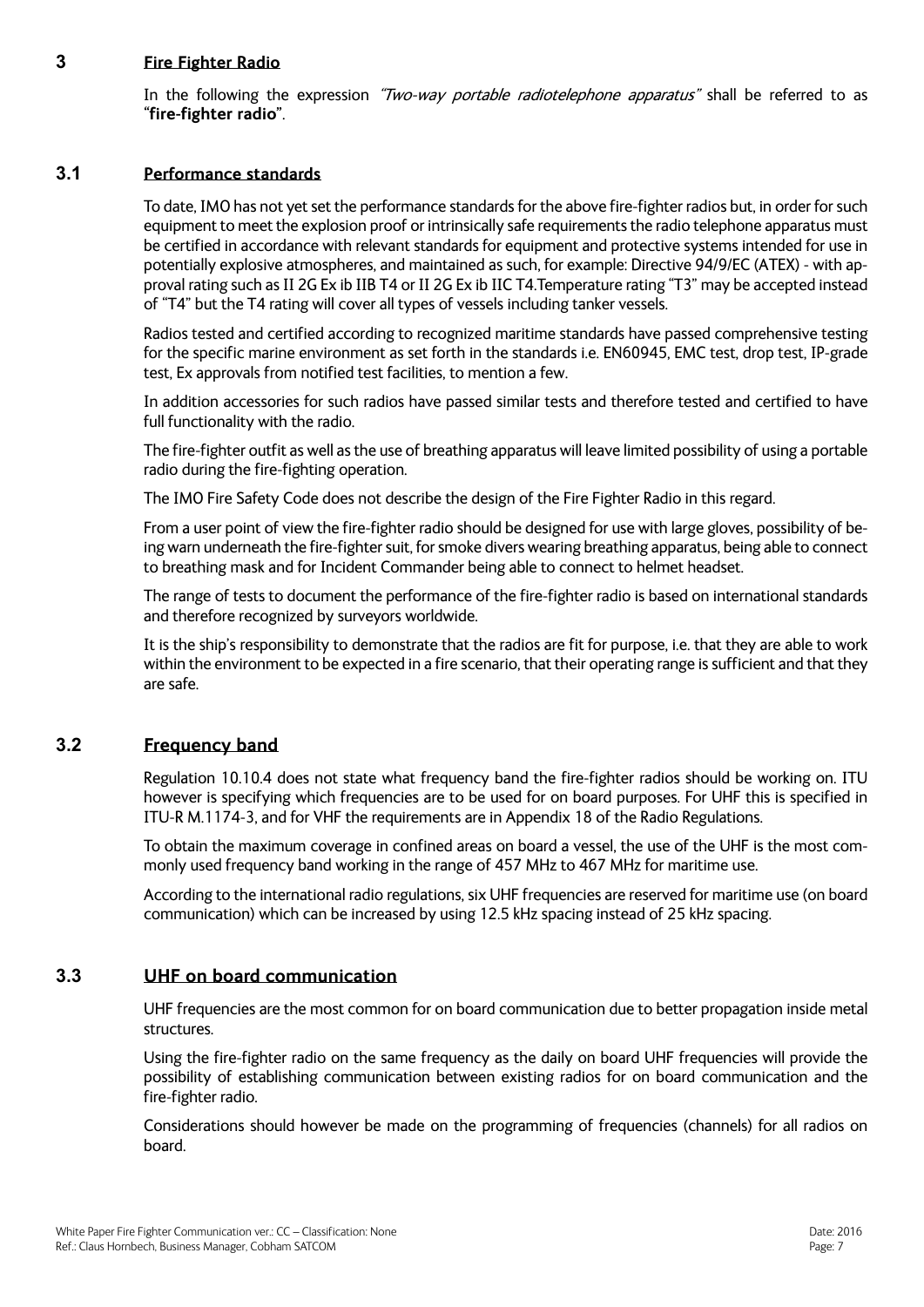In DMO communication all radios working on the same frequency (channel) will have the possibility to send and receive on this channel. A dedicated channel should be reserved for the Fire Party for use only during fire-fighting operations in order to avoid disruptive interference from other radio communications on board not being part of the operation.

This will minimize the risk of interruption of communication between members of the Fire Party from other radios on board, but it will not prevent interference from other nearby vessels which may use the same frequency (channel) for daily operations.

To avoid interference from other nearby vessels the fire-fighter radio should be capable of having frequencies (channels) programmed with Continuous Tone Coded Squelch System (CTCSS) which is a frequency code programmed with the frequency (channel) of the fire-fighter radio. Only radios with this code on this specific frequency (channel) will be able to communicate.

Shifting the fire-fighter radio to any other frequency (channel) without CTCSS will again open up for communication with all other radios on board or nearby.

Using CTCSS is also known as Trunked Mode Operation (TMO) which is also needed when using radio repeaters i.e. for use in confined areas.

## **3.4 Confined area**

The structure of a vessel is more or less comparable with the structure of a faraday cage – lots of steel construction surrounding the radios in use. In a fire-fighting situation, this gets even worse since fire doors and fire dampers have been activated and closed, leaving very limited, or no penetration of radio signals.

UHF radios provide the best available penetration possible within such areas and between each fire-fighter and/or the incident commander on deck.

The sensitivity of the fire-fighter radio transceiver is of great importance in order to maintain proper communication at the limits of the radio coverage. Additionally, the correct position of the portable radio on the fire-fighter outfit must be considered to reduce the reduction in radio signal due to body loss.

The vessel may be constructed in such a way or be of such size that radio communication between some positions on the vessel is impossible to and from the Fire Control Station (i.e. thruster compartments, shaft tunnel, engine rooms, amount of decks etc.).

This is often and most sufficiently solved by a system of distributed antennas or leaky feeder antenna cable combined with radio repeaters in order to provide full radio coverage throughout the vessel.

Distributed antenna systems are commonly working on UHF frequencies and may therefore by minor reprogramming of the fire-fighter radio extend the indoor coverage in confined areas – a vital improvement of the safety of the Fire Party as well as beneficial for the day to day work radio communication.

Use of radio communication via a radio repeater system has minor impact on the Push-To-Talk (PPT) functionality on portable and fixed radios in the system. The CTCSS code needs to open the radio repeater to establish the communication which delays the PTT functionality by no more than 300ms.

If considered to be installed, a distributed antenna system should be based on a link calculation provided by the installer and based on a vessel's General Arrangement drawings to ensure maximum performance throughout the vessel with due respect to signal loss in cables, connectors, splitters etc. This calculation, in combination with the sensitivity of the fire-fighter radio transceiver, will provide the best possible solution for the individual vessel.

Distributed Antenna Systems are not part of SOLAS Chapter II-2.

#### **3.5 Storage**

According to Chapter II-2, Regulation 10.2 fire-fighter's outfit shall be kept ready for use in an easily accessible location which is clearly marked.

Regulation 10.10.4 does not provide recommendation on the placement of fire-fighter radios.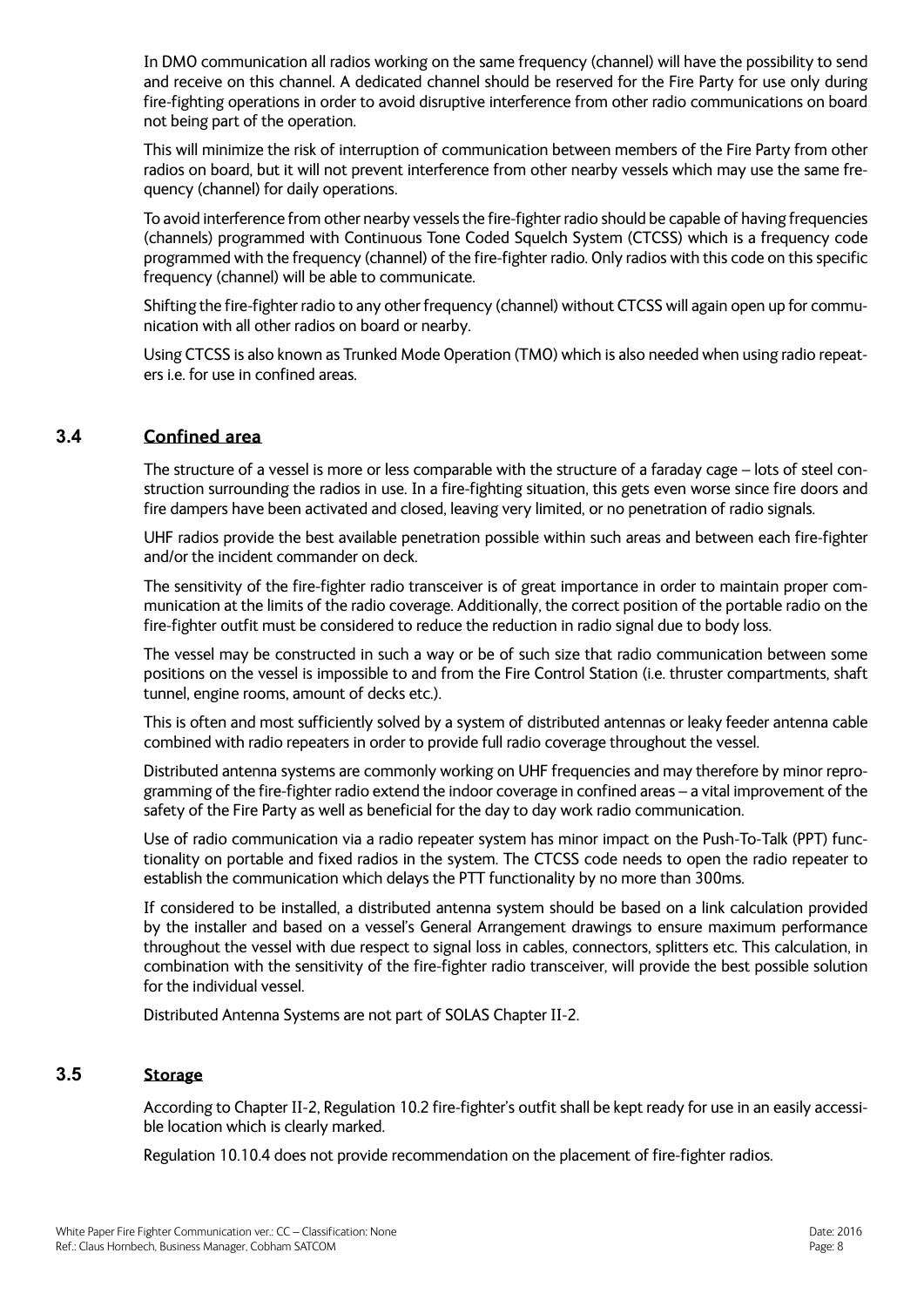As a fire on board a vessel can spread within minutes it is of paramount importance that there is easy access and that the fire-fighter outfit and equipment is ready to use. This is typically secured by placing it in permanently and clearly marked locations i.e. lockers on deck or in passageways.

Depending on the type or size of the vessel, more fire-fighter outfits may be required and this will then be stored in widely separated locations.

Fire-fighter radio can be stored together with fire-fighter's outfit to secure easy access and availability together with the fire-fighter's outfit instead of wasting valuable time spent collecting fire-fighter radios from a separate location.

Fire-fighter radios might be marked or coloured to identify such radios from other on board portable radios with regards to ensure that they are kept ready for use and that they are recognizable to the surveyor during survey.

To secure readiness of the fire-fighter radio, they may be placed in chargers providing constant charge to the radio battery, but considerations should be made since chargers are not explosion proof and must be placed outside hazardous areas.

Radio batteries will slowly be impaired when being constantly charged and although regular Fire Drills includes checking of relevant communication equipment and also read-out of battery status from the radio display, considerations should be made to have i.e. emergency back-up power battery pack for instant use during the charging time for the ordinary battery.

Emergency back-up batteries will shorten the time from the outbreak of a fire to the deployment of the Fire Party in case radio battery for one or more fire-fighter radio is not usable (i.e. not charged)

Charging time for a radio battery for portable radios which is fully discharged is typically between 4 to 5 hours.

Emergency batteries are non-rechargeable but will maintain their capacity for a period of 5 – 6 years if not activated before expiry.

Emergency batteries will typically provide power for the radio in a period of 6 to 8 hours.

## **3.6 The radio**

Regulation 10.10.4 briefly describes the fire-fighter radio; ".......two-way radiotelephone apparatus shall be of an explosion-proof type or intrinsically safe."

The fire-fighter radio mainly consists of a portable UHF radio transceiver, a battery and an antenna. The radio has various buttons and controls for operating change of channels, adjustment of squelch and a PTT button.

For read-out of battery charge status and other important information as well as channel selection and similar settings, a display may be part of the radio for the ease and safety of operation.

The transceiver contains the software of the fire-fighter radio, i.e. various channels programmed to the radio, features such as audio readout of channel selection in headset, name of channels etc.

The housing of the fire-fighter radio is made from materials which will prevent the radio from damage even in extreme conditions during operation. Fulfilling recognized standards for maritime communication equipment will ensure that the unit has passed sufficient test carried out by an accredited laboratory. These tests include several well defined setups like durability and resistance to environmental conditions, heat test, vibration, rain and spray, corrosion to mention a few aspects of the extensive test scheme.

As the fire-fighter radio shall be of an explosion-proof type or intrinsically safe, the radio transceiver, the battery, the antenna, the belt clip and any other parts forming the complete the fire-fighter radio shall be tested and approved accordingly.

The fire-fighter radio may have a coloured housing to distinguish the radio from other on board radios used for normal operations. This is also known from portable GMDSS VHF's which are typically yellow or orange and only meant for emergency use.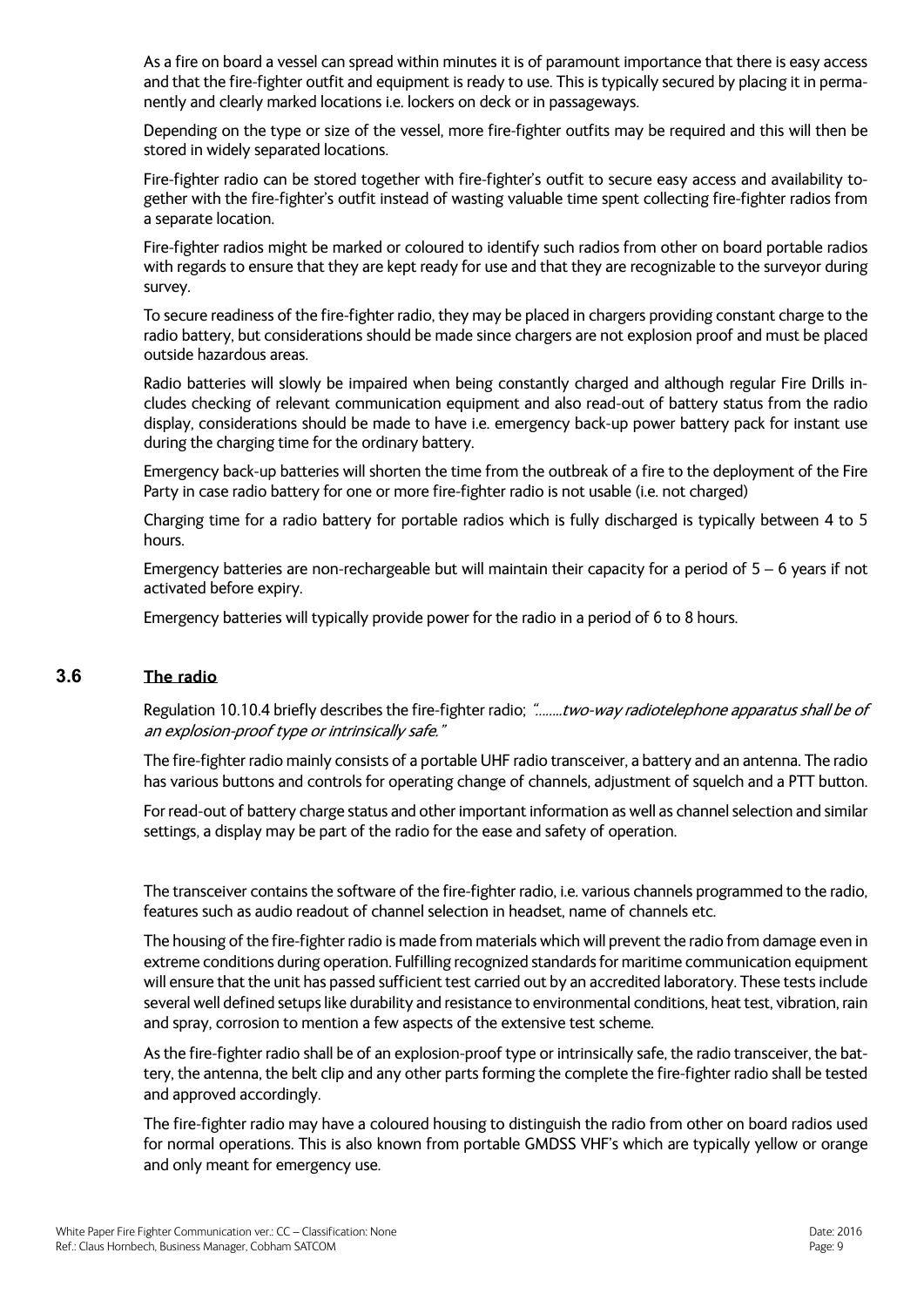#### **3.7 Radio accessories**

Regulation 10.10.4 does not recommend the scope of possible accessories for the fire-fighter radio.

Being meant for use by the fire fighters in the Fire Party, fire-fighter radios must be capable of being used by crew wearing full fire fighter suits and full breathing apparatus/smoke diver equipment and the fire-fighters not involved in smoke diving wearing fire-fighter's outfit and helmets.

It should therefore be possible to connect relevant accessories to the fire-fighter radio in order to operate the radio in a safe and efficient way.

Typically an accessory kit for fire-fighters will consist of a PTT unit, or a Remote Speaker Microphone (RSM) and a headset.

All accessories need to be explosion proof and to have been tested and approved with the fire-fighter radio in order to fulfil the Ex certification of the radio as well as to ensure compatibility as i.e. impedance in headsets etc. may vary from type to type and cause severe reduction in audio quality in case of mismatch between radio and accessory.

PTT's can be used by fire fighters as a connection between the helmet or smoke diver mask to activate the fire-fighter radio. It should be of ruggedized design as well as shaped for easy operation with heavy gloves or even when wearing under the fire-fighter suit, with the pressure of i.e. the elbow. It should be designed to prevent unintended activation by the fire fighter.

The PTT has no built in microphone or loudspeaker as these are placed in the fire fighter's mask communication or headset. When the PTT is connected to the fire-fighter radio the microphone and loudspeaker in the radio is disabled and all audio including possible channel readout is done in mask or helmet unit.

RSMs can be used by fire fighters not wearing smoke diving masks and it may or may not be used in connection with a headset. The RSM includes a Push-To-Talk button, a built in microphone and a build in loudspeaker as well as a connector for headset.

When a headset is connected to the RSM the loudspeaker and microphone is disabled in the fire-fighter radio. When a headset is connected to the RSM, the microphone and loudspeaker functions are transferred from the RSM to the headset with boom microphone or skull microphone.

For some fire-fighter radios the change of channels will be confirmed in the headset by audio readout as the fire fighter may not have the option of seeing the channel selection button or display of the fire-fighter radio.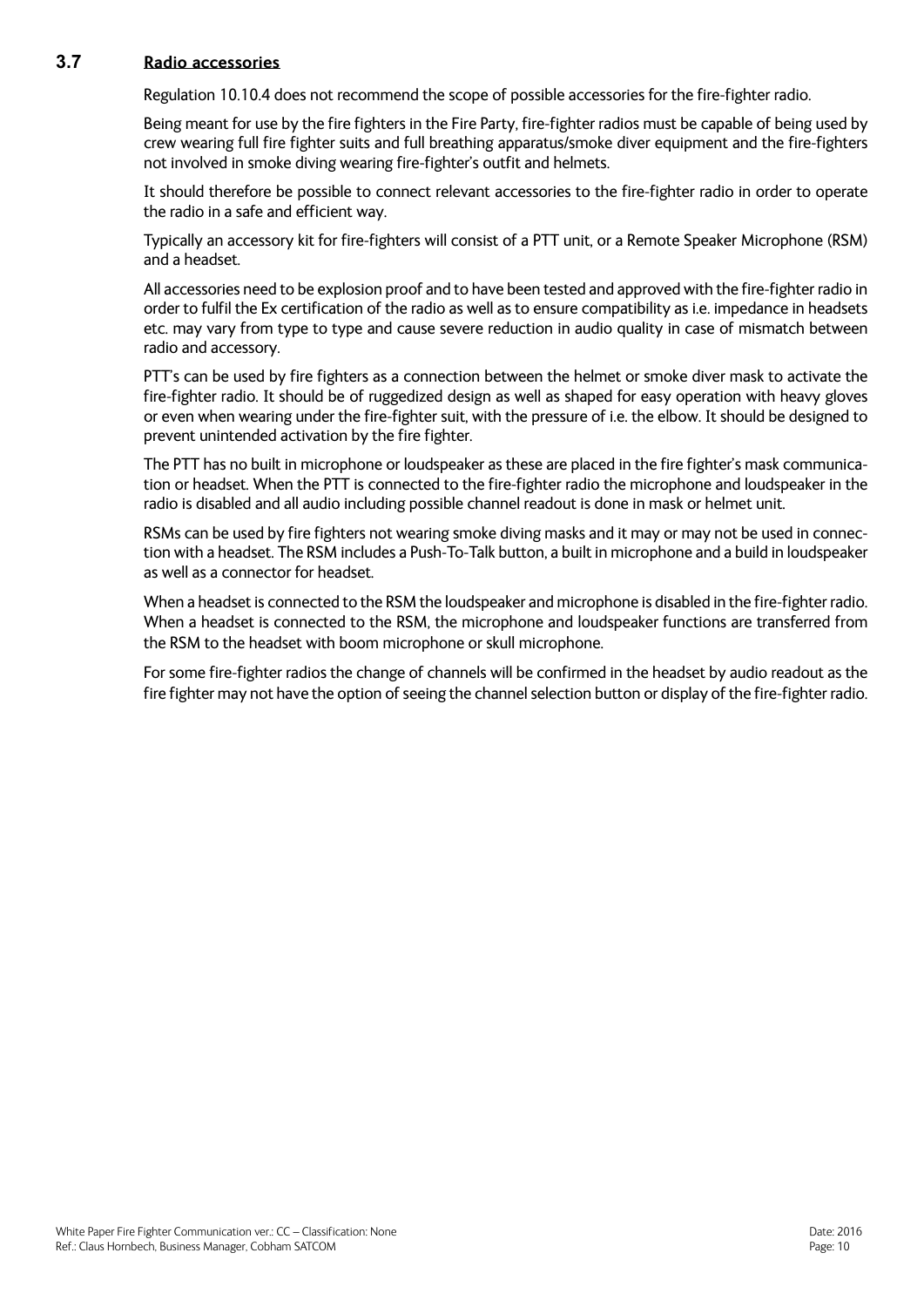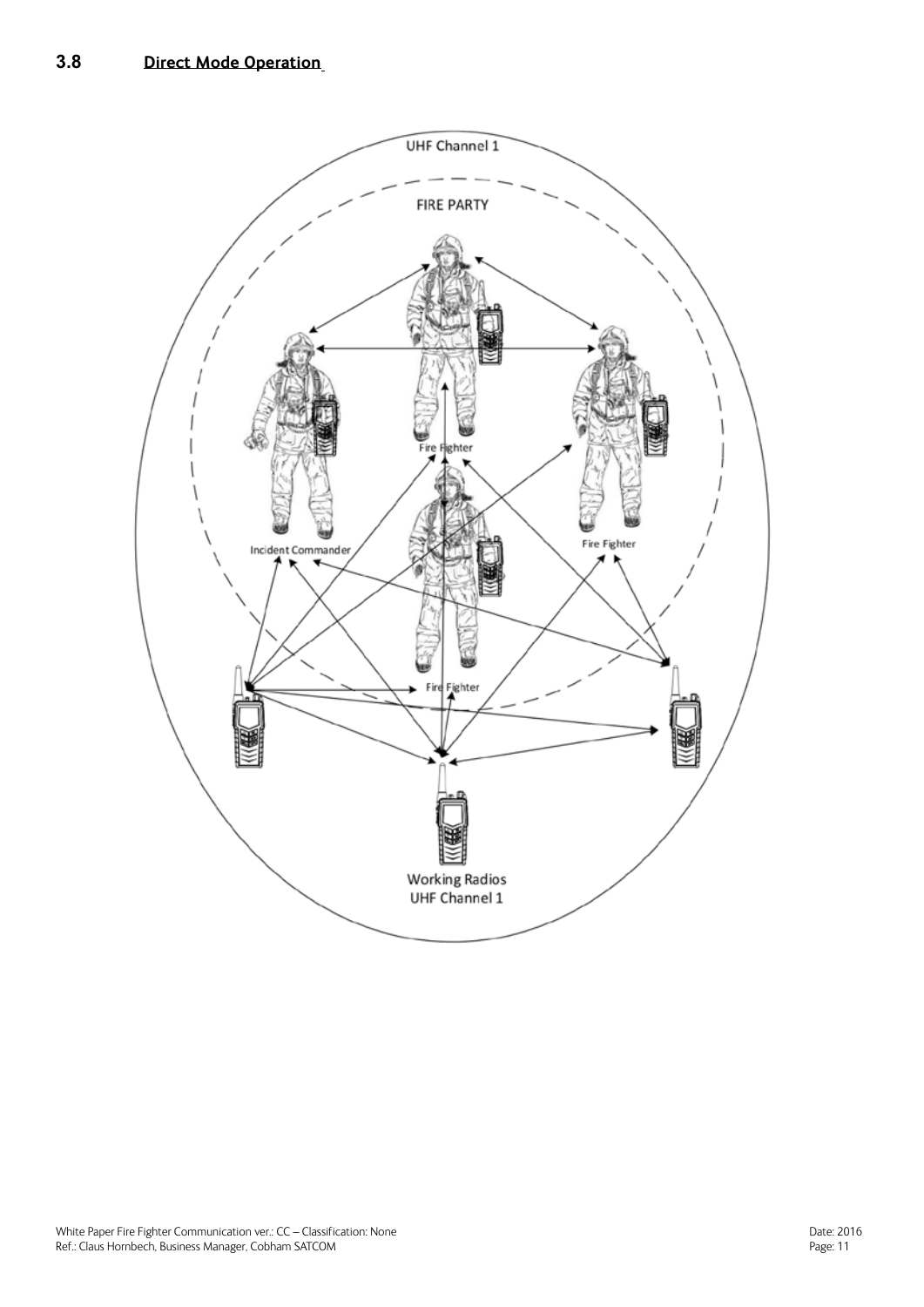